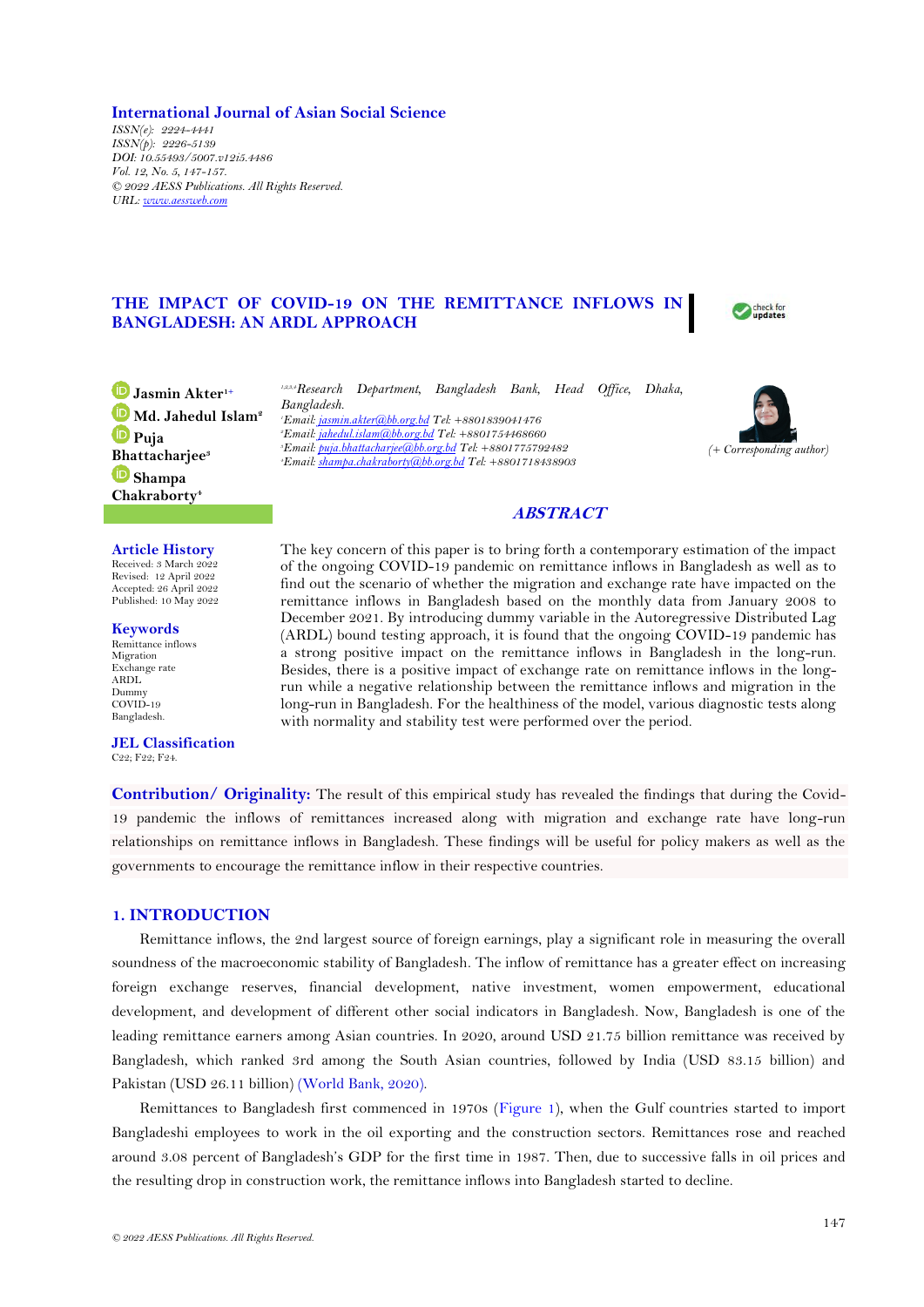

<span id="page-1-0"></span>**Note:** \*data based on Bureau of Manpower, Employment and Training (BMET).

After that, the second phase of growth in remittance earnings of Bangladesh began to rise (5.22 percent of Bangladesh's GDP) in 2002 after the repercussions of the terrorist attacks of September 11, 2001. This surge in growth continued and was sustained until 2012, when it reached 10.59 percent. Then, the trend began to fall, but rose again in 2020 and 2021 amid the ongoing COVID-19 pandemic. For this fact, the main objectives of this study is to estimate the long-run COVID-19 impact on inflows of remittance in Bangladesh using Autoregressive Distributed Lag (ARDL) approach based on the monthly data from January 2008 to December 2021.

The remainder of the paper appears as follows: the next section presents about the overview of Covid-19 and its impact on remittance inflows and migration in Bangladesh, section three reviews the existing literature review; the fourth section represents data and methodology. After that, section five illustrates the results and lastly section six explores concluding remarks.

# **2. COVID-19: IMPACT ON REMITTANCE INFLOWS AND MIGRATION IN BANGLADESH**

The ongoing COVID-19 pandemic has shaken the world economy. The remittance receiving countries especially the developing countries are more directly affected due to drop of the international migration flow and uptick remittance sending costs globally. In Asia and the Pacific region, the remittance inflows declined to USD 314 billion in 2020 from USD 321 billion in 2019 (ADB Briefs, December 2021). It is expected that the growth in remittance inflows will recover at 6.7 percent (USD 21.2 billion) in 2021 (ADB Briefs, No 204, December 2021). However, at the beginning of Covid-19 in March 2020, the trend of remittance inflows started to gain pace in Bangladesh. Bangladesh received USD 21741.80 million remittances in 2020 which was 18.60 percent higher than that of the previous year. Moreover, Bangladesh received a amount of USD 22072.49 million in 2021 which was 1.52 percent higher than that of the previous year but 20.40 percent higher than 2019. The trend of remittance inflows in Bangladesh before and after Covid-19 shows i[n Figure 2.](#page-1-1)

<span id="page-1-1"></span>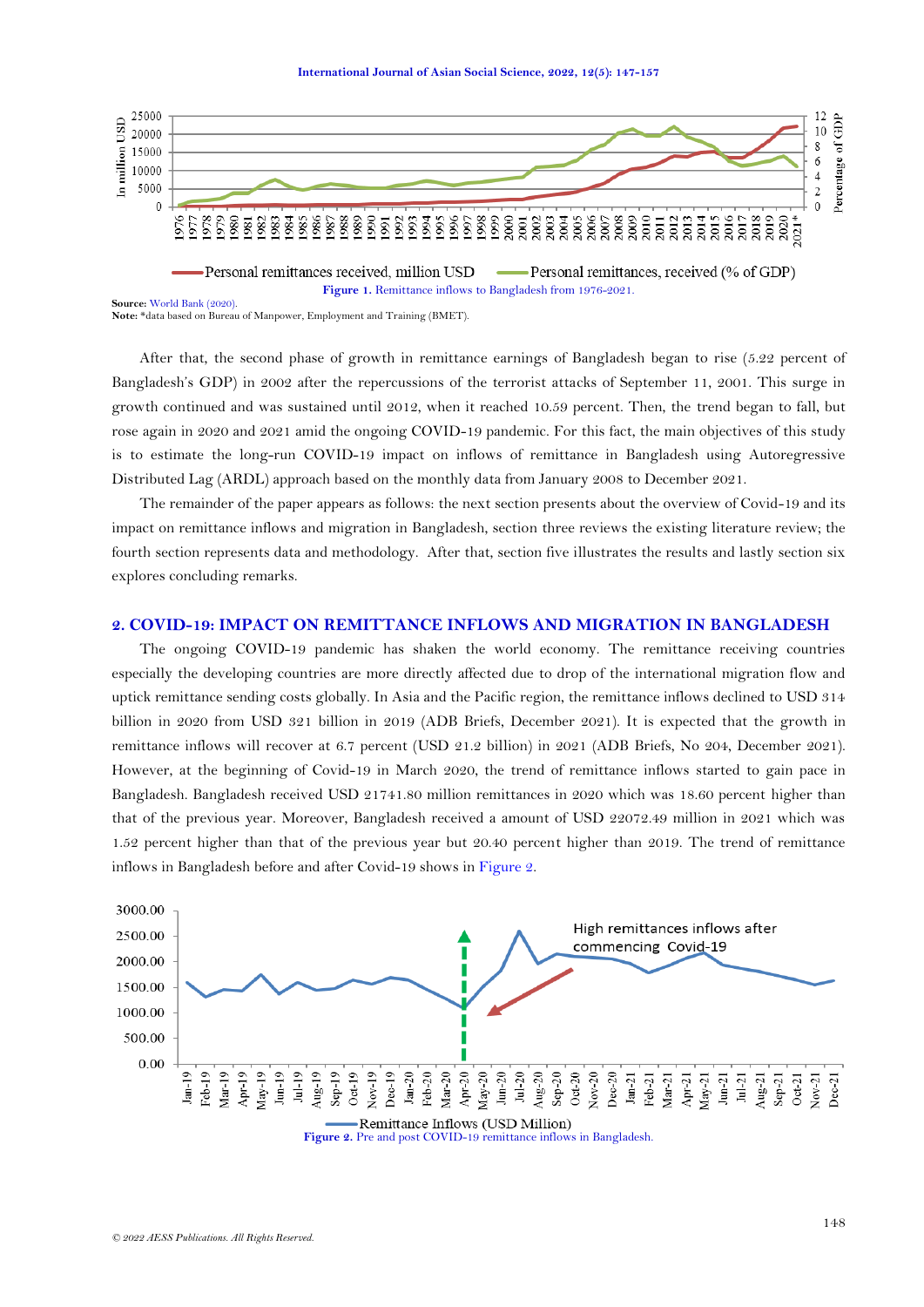During the last six months (July-December) of 2020, Bangladesh received 37.60 percent more remittances compared than that of the same period of 2019 (MET, BB). This upward trend of remittance inflows in 2020 and 2021 is mainly aided by migrant workers whose remit more money for their families to provide financial support during the global pandemic. After the commencement of COVID-19 in March 2020, the migration fall greatly and no workers migrated from Bangladesh during April, May and June in 2020 due to domestic and world-wide strict lockdown.



Migration: Pre & Post COVID-19 **Figure 3.** Migration outflows from Bangladesh before and after Covid-19.

<span id="page-2-0"></span>According to Bureau of Manpower, Employment and Training (BMET), Bangladesh [\(Figure 3\)](#page-2-0), the total numbers of migrations in 2020 were 68.91 percent lower than that of the previous year. Likewise in 2021, it was 11.85 percent lower than that of the 2019. Rather, the migration trend in 2021 was quite inspiring than the previous year as the global economies travel restrictions ease day by day.

## **3. LITERATURE REVIEW**

Excessive poverty and slow economic growth always become a barrier for the developing countries of the world. To overcome these impedes remittances played a dominant role as it is an important part of foreign capital flows and GDP. This is one of the main reasons that remittance has always attracted the attention of scholars.

Over the past few years, in many developing countries of the world, a large portion of remittances has been used for consumption purposes rather than productive investment. [Durand, Parrado, and Massey \(1996\)](#page-8-0) using a multiplier model explained that the inflow of migra-dollar in Mexico stimulates economic activities by significantly increasing investments, income and level of employment not only for the specified communities but also for the nation as a whole. However, using a unified mode[l Chami, Fullenkamp, and Jahjah \(2003\)](#page-8-1) suggested remittances can tend to be compensatory in nature and harm economic growth as it can create incentives to moral hazard problems.

Studies done by [Adams \(2005\)](#page-8-2) and [Taylor, Mora, and Adams \(2005\)](#page-9-1) find a significant positive impact on poverty reduction for two different developing countries which are Guatemala and Mexico concluding that remittances reduce the severity as well as the level of poverty. [Koechlin and Leon \(2007\)](#page-9-2) provide an inverted Ushape relationship between income inequality and international remittance using the cross-section panel data for 78 countries. Using interactive terms on regression analysis, they also confirmed that a country can quickly reach the inequality decreasing section in the inverted U-shape curve with the higher level of educational development and higher levels of financial development. In line with this, [Ratha \(2009\)](#page-9-3) indicates that poverty will be reduced by 3.5 percent if there is a 10 percent increase in remittance inflows. On the contrary, [Barajas, Chami, Fullenkamp, Gapen,](#page-8-3)  [and Montiel \(2009\)](#page-8-3) did not find any robust evidence that remittance has any direct effect on economic growth as well as poverty reduction. There are also several studies related to the impact of remittance and various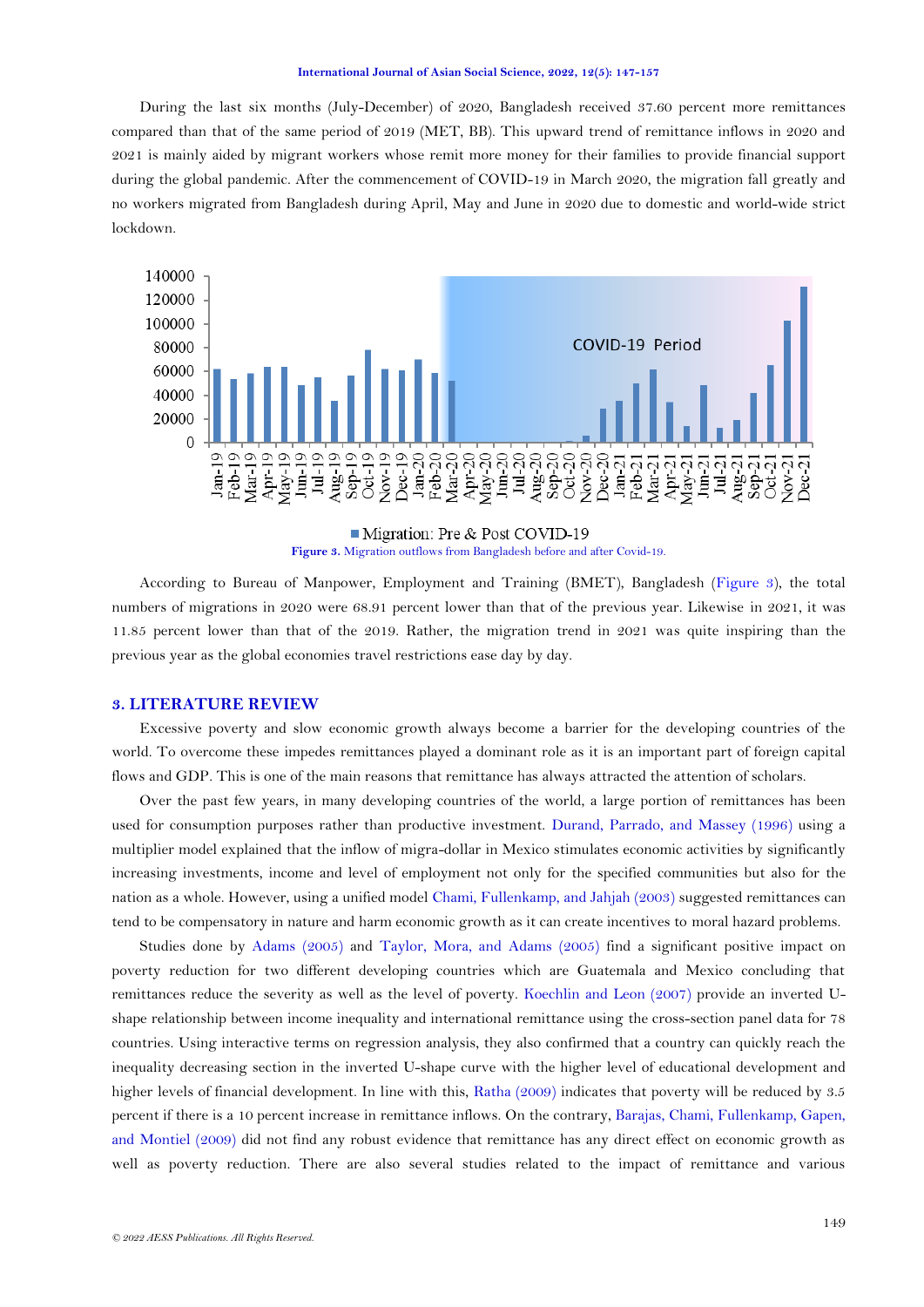macroeconomic variables. [Mamta and Rabbi \(2014\)](#page-9-4) using annual data for 1971 to 2018 investigates the effects of remittances on the external trade competitiveness explaining that an increase in the workers' remittances significantly appreciates the real exchange rate while decreasing the external trade competitiveness for Bangladesh.

Moreover, the recent pandemic is inevitably affecting the remittance-dependent countries as there is a fall in global remittances, as well as travel restrictions and sending remittance to the home countries affecting the economic growth of the developing world. So, to have a clear idea the researchers are now studying the impact of COVID-19 in the remittance inflows for various countries. [Chen, Chand, and Singh \(2020\)](#page-8-4) examine the impact of the COVID-19 pandemic on the remittance inflows to Samoa using monthly data from May 2012 to July 2020. The study found that the pandemic has a positive effect on long-term remittance inflows to Samoa from Australia and New Zealand while the United States has a negative impact. According to them, the reason behind this case is the effects of the pandemic have been more serious in the United States than Australia and New Zealand.

Despite the challenges, some countries showed an increase in the remittance inflows during the pandemic. A study done by [Abdirahman, Rodriguez, Nguyen, Morales, and Louis \(2021\)](#page-8-5) for the top recipient remittance country- Mexico and heavily dependent on the remittance- Haiti showed an increase in the inflow of remittances for both countries. There was a 10% and 14% increase in the inflows of remittance for Mexico and Haiti respectively. They also proposed different policies to enhance remittance flow for two different countries- Mexico should consider feasible solutions proposed by labor economists while Haiti should focus on developing infrastructure and capacities to make the productive use of remittances. To exert the potential impact of the COVID-19 pandemic [\(Awode, Akpa, & Okwu, 2021\)](#page-8-6) examined the link among remittance, its volatility and some macroeconomic variables for seven African countries with the highest remittance-GDP ratio. However, their study showed that remittance volatility has a negative as well as insignificant impact while remittance itself has a positive significant impact on the macroeconomic variables. Furthermore, they also suggested that COVID-19 can have negative macroeconomic consequences but it cannot significantly affect the macroeconomic fundamentals in most remittance-dependent African countries. [Murakami, Shimizutani, and Yamada \(2021\)](#page-9-5) explored the potential impacts of the COVID-19 pandemic for the Philippines on the welfare of the remittance-dependent households using a dataset collected before the outbreak of the corona virus. In this study, after confirming the association of remittances with the welfare of households, they used the revision of the GDP projections for the year of 2020 before and after the pandemic to get a clear idea about the potential impacts on households caused by the pandemic. She concluded that in one year of the pandemic, the inflow of remittances will decline by 14-20% along with the 1- 2% decrease in per capita household spending. Among all South-Asian countries, ADB and World Bank projected that Pakistan might be one of the worst affected countries and the remittance will fall drastically during the period of the pandemic. Contrary to all those predictions a study done b[y Ahmed \(2020\)](#page-8-7) showed that compared to 2019 the amount of remittance increased around 6.4 percent in 2020. More surprisingly during the pandemic period for March-August, the inflows of remittance increased by 15.58 percent in 2020 than the same period in 2019.

As the Migrant workers played a very significant role in the remittance inflows of Bangladesh during the pandemic it has become the most important research topics for the researchers. However, these migrant workers are economically and socially in a dire situation due to the effect of the pandemic[. Karim, Islam, and Talukder \(2020\)](#page-9-6) showed a significant number of migrant workers are facing the drastic impacts of COVID-19 such as unemployment, isolation, poor quality of living along social discrimination while their families in the home country are facing financial problems due to the reduced cash flow. Examining the impact of COVID-19 on migrant workers and remittance flows of Bangladesh [Chowdhury and Chakraborty \(2021\)](#page-8-8) showed that, the remittance flows to Bangladesh raise dramatically by around 54% in July 2020 from December 2019. Although there was 67% decline in employment was recorded the annual increase of remittances has been recorded 18.5% in 2020 compared to the last year (Website of Bangladesh Bank and BMET). This is due to the proactive measures by the government of Bangladesh and repatriation of funds by migrants in fear of future uncertainties. On the contrary, a scenario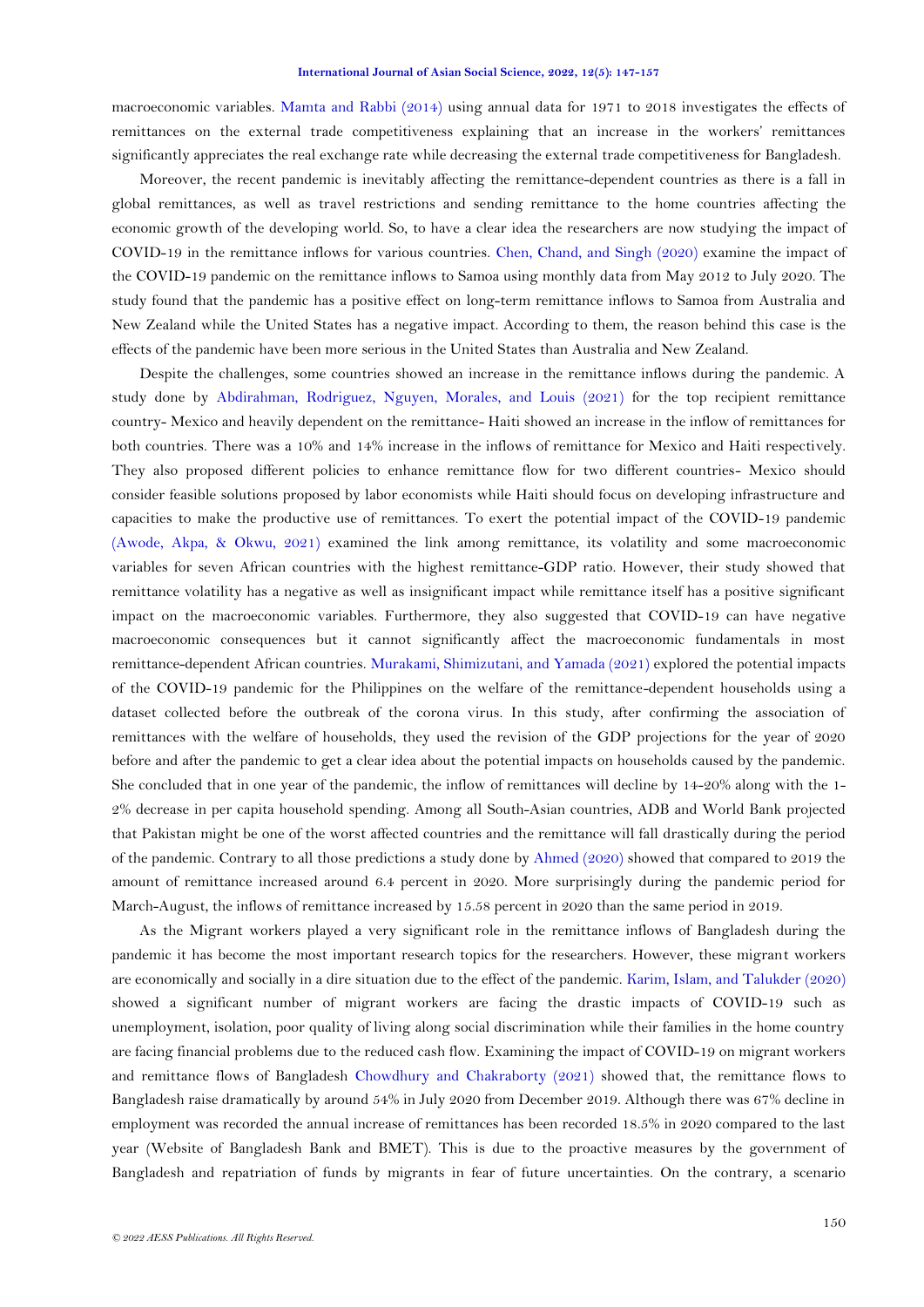analysis done by [Das and Sutradhar \(2020\)](#page-8-9) to evaluate the impact of COVID-19 on the economy of Bangladesh showed that there is a negative impact of the pandemic on remittance inflows. Despite the pandemic, the remittance flows remained resilient and it is found that in many developing countries the remittance flow has increased compared to the prior year, showing the evidence that when times are difficult in the home country, immigrants felt more urge to send money to the families to survive the downturn of the economy in the home country, however, this trend will not sustain over time if there is a recession in the host countries due to the pandemic [\(Quayyum &](#page-9-7)  [Kpodar, 2020\)](#page-9-7). Several kinds of research measure the impact of remittance inflows during the COVID-19 pandemic in the economy of Bangladesh. These studies did not explain the link among COVID-19 pandemic, remittance inflows, migration and exchange rate. Moreover, to our knowledge, there had been no previous models for analyzing the impact of COVID-19 pandemic on remittance inflows into Bangladesh using ARDL bounds test. This study aims to show the impact of COVID-19 pandemic on remittance inflows along with migration and exchange rate.

# **4. METHODOLOGY**

### *4.1. Data and Model Specification*

The primary goal of this study is to determine the impact of the COVID-19 pandemic on remittance inflows into Bangladesh. The following is the model's specification:

<span id="page-4-0"></span> $\text{Rem}_{t} = \alpha_0 + \beta_0 X_t + \varepsilon_t$  (1)

Here,  $Rem_t$  depicts remittance inflows.  $X_t$  is the control variable vector. The exchange rate and outbound migration flow, which are determinants of remittance flow, are included in this vector.

The monthly time series data from January 2008 to December 2021 is represented by t in this equation. As the inflow of remittance is greatly impacted during COVID-19 pandemic, monthly data portrays a clear picture of remittance dynamics as well as other control factors. In the remittance inflows model, this impact is reflected by using a dummy variable. From March 2020 to December 2021, COVID-19 existence is indicated by 1 and absence by 0. The augmented form of [Equation 1](#page-4-0) is as follows after including the dummy variable:

<span id="page-4-1"></span>
$$
\text{Rem}_{t} = \beta_0 + \beta_1 m i g_t + \beta_2 \text{ex}_t + \beta_3 \text{dum}_t + u_t \tag{2}
$$

This [Equation 2](#page-4-1) represents the relationship among remittance inflows, migration, exchange rate, and dummy variable. Now, taking logarithm in both sides of the equation-

<span id="page-4-2"></span>
$$
lrem_t = \beta_0 + \beta_1 lmig_t + \beta_2 lex_t + \beta_3 dum_t + u_t
$$
\n(3)

Here, the [Equation 3](#page-4-2) indicates the log form of all aforementioned variables. The coefficients of  $\beta_1$  and  $\beta_2$  show the elasticity of migration, and exchange rate respectively.  $\beta_0$  and  $u_t$  represent the intercept and stochastic disturbance term respectively. Hence, our focus will be on the magnitude of  $\beta_1$ ,  $\beta_2$  and  $\beta_3$ .

Econometric software Eviews-10 is used to formulate the estimations. Data have been collected from the various issues of Monthly Economic Trends published on the Bangladesh Bank website (Appendix [Table A\)](#page-9-8).

# *4.2. Estimation Process*

### *4.2.1. Stationary Test*

At the very beginning of running Autoregressive Distributed Lag (ARDL) approach, we conduct stationary test to make out the appropriate integration order. ARDL method can be applied on the mixture of level stationary or I(0) and first difference stationary or I(1). Meanwhile, if the estimated variables are  $2<sup>nd</sup>$  difference stationary or I(2), in that case ARDL model will not be applicable. Augmented Dicky Fuller (ADF) test, Phillips-Perron (PP) test and Kwiatkowski-Phillips-Schmidt-Shin (KPSS) test have been applied to test the unit root under the study.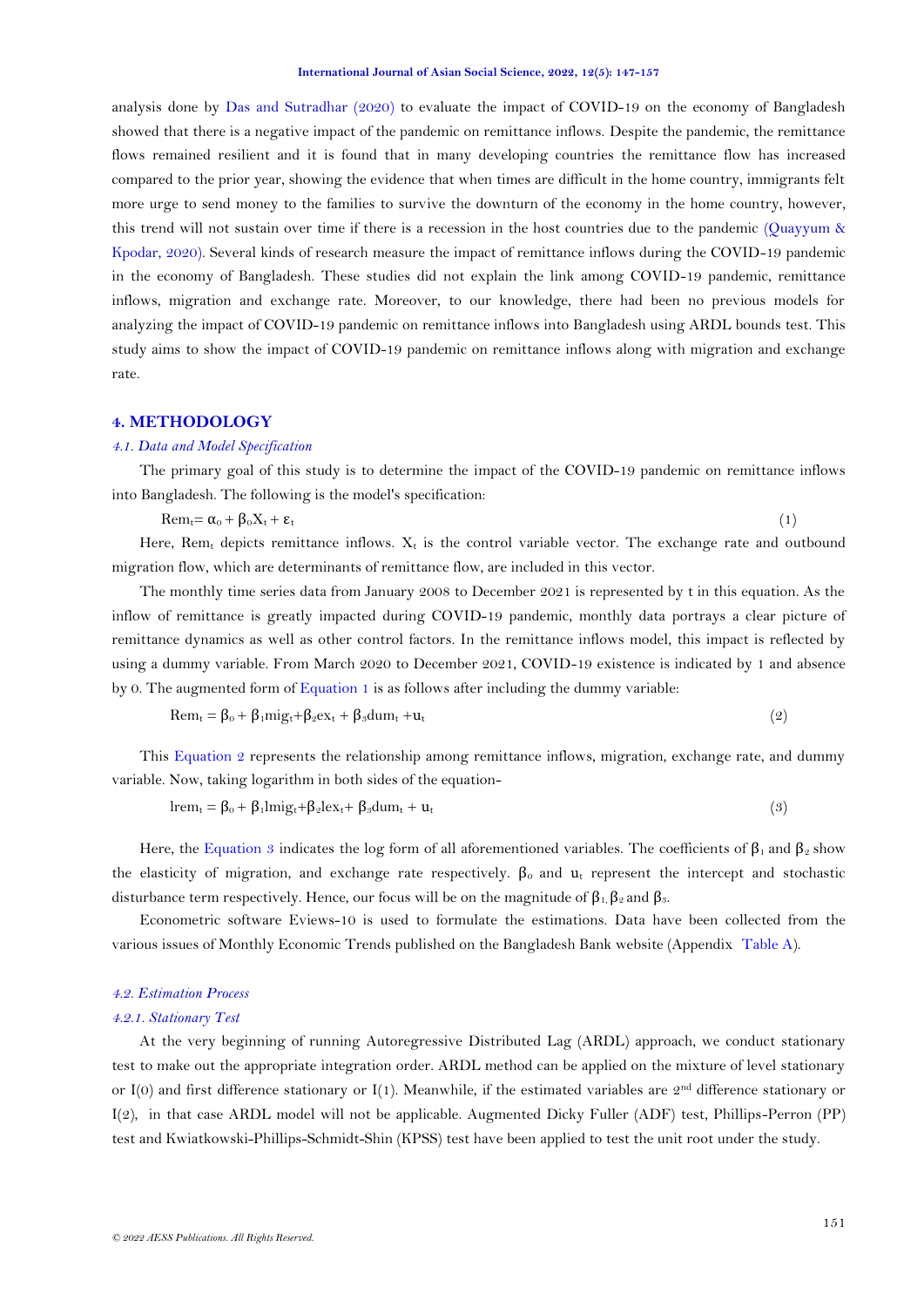### *4.2.2. Cointegration Testing using ARDL Approach*

After performing unit root test, we use ARDL bound test to investigate the impact of COVID-19 on remittance inflows and other variables in Bangladesh under the study. By employing this method, long run relationship and short run dynamics can be segregated for this estimated model. [Pesaran and Shin \(1999\)](#page-9-9) first established the ARDL bound test and then, developed by [Pesaran, Shin, and Smith \(2001\)](#page-9-10). This model has some advantages that given below:

- 1. This model allows the variables with a combination of  $I(0)$  and  $I(1)$ .
- 2. It accepts dummy variable, while critical values for bound test will not be invalid yet [\(Narayan, 2004\)](#page-9-11).
- 3. It can extract the long run and short run components concurrently [\(Narayan, 2004\)](#page-9-11).
- 4. In case of small sample size, it is applicable.

The general form of ARDL method based on the conditional unrestricted error correction model (ECM) under the study is in the following:

<span id="page-5-0"></span>
$$
\Delta l_{\text{rem}t} = \beta_0 + \sum_{i=1}^n \varphi_i \Delta l_{\text{rem}t} - i_+ \sum_{i=0}^n \gamma_i \Delta l_{\text{m}t} - i_+ \sum_{i=0}^n \delta_i \Delta l_{\text{ext}} - i_+
$$

$$
\theta_1 \Delta l \mathbf{remt} - 1 + \theta_2 \Delta l \mathbf{migt} - 1 + \theta_3 \Delta l \mathbf{ext} - 1 + u_t \tag{4}
$$

Here, n implies lag number and  $\Delta$  depicts the first difference. Thus, the null hypothesis for [Equation 4](#page-5-0) is conducted by F-test for the joint significance of the lagged variables coefficients will be following:

 $H_0: \psi_0 = \psi_1 = \psi_2 = 0$ 

# $H_1$ :ψ<sub>0</sub> ≠ψ<sub>1</sub>≠ψ<sub>2</sub>≠0

[Pesaran et al. \(2001\)](#page-9-10) developed two sets of critical values for F-test. One set is for lower critical bound and the other set is for upper critical bound. However, if F-test value is smaller than lower critical bound, there will be no long run association. Similarly, if F-test value exceeds upper critical bound, then there will be long run relationship among the variables. And finally, if F- test value falls within the upper bound and lower critical bound, the result will be indecisive for the underlying regressors in that case. Whenever, there is an evidence of cointegration, the next step is the estimation of long run relationship of the following ARDL (q,r,l) model.

$$
\text{lrem}_{t} = \beta_{0} + \sum_{i=1}^{q} \varphi 1i\Delta \text{lremt} - i + \sum_{i=0}^{r} \gamma 1i\Delta \text{lmigt} - i + \sum_{i=0}^{l} \delta 1i\Delta \text{lext} - i + u_{1t} \tag{5}
$$

Where, q,r and l are the optimum lag number of the variables.

Lastly, the short run relationship has been constructed from the error correction model in the following:

$$
\Delta l_{\text{remt}} = \beta_0 + \sum_{i=1}^n \varphi 2i\Delta l_{\text{remt}} - i + \sum_{i=0}^n \gamma 2i\Delta l_{\text{migt}} - i + \sum_{i=0}^n \delta 2i \Delta l_{\text{ext}} - i + \omega \text{ECM}_{t-1} + u_{2t}
$$
(6)

<span id="page-5-1"></span>Here,  $\omega$  implies the speed of adjustment and  $ECM_{t-1}$  depicts the error correction term.

The mentioned [Equation 6](#page-5-1) can be augmented by using dummy variable as critical value of the bound tests will still be valid.

## **5. RESULT ANALYSIS**

### *5.1. ARDL Model Estimation*

The results of Augmented Dicky Fuller (ADF) test, Phillips-Perron (PP) test and Kwiatkowski-Phillips-Schmidt-Shin (KPSS) test have been displayed in appendix [Table B.](#page-9-12) This is inferred that lrem and lmig variables are level stationary, that is I(0).While, lex variable is first difference stationary or I(1) attained from ADF test, PP test and KPSS test. Thus, the mixture of I(0) and I(1) for the regressors demonstrates that ARDL method can be applied under the study. After that, the next step is bound test for co-integration. Maximum lag length is 2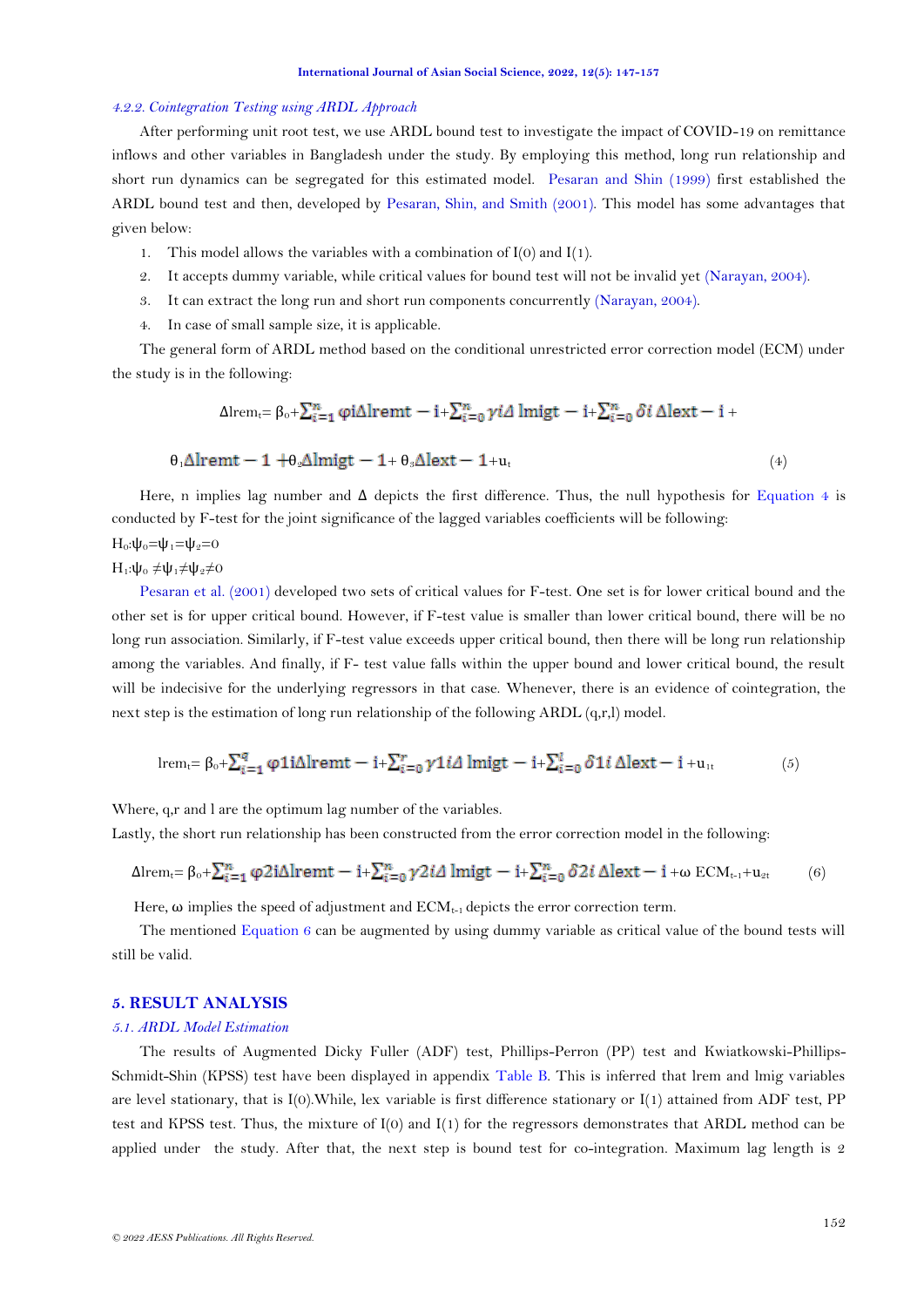<span id="page-6-0"></span>obtaining from lag selection criteria (Appendix [Table C\)](#page-9-13). The constant term has been used which has significant impact on dependent variable. Thus, F-statistics getting from ARDL bound test  $(2,0,0,2)$  is shown in th[e Table 1.](#page-6-0)

| <b>Table 1. Result of ARDL bound test.</b>        |  |  |  |  |  |
|---------------------------------------------------|--|--|--|--|--|
| <b>Variable</b><br><b>F</b> -statistics<br>Result |  |  |  |  |  |
| Lrem lmig lex dummy<br>$8.193*$<br>Cointegration  |  |  |  |  |  |
| Note: * Significant at 1% significance level.     |  |  |  |  |  |

Since the computed value of F-test exceeds the upper bound (Appendix [Table D\)](#page-10-0) at 1% level of significance, there is an evidence of cointegration, that is, the variables of the estimated model have long run relationship.

### *5.2. Scenario of Long Run Relationship*

<span id="page-6-1"></span>Using ARDL approach, the estimated long run relationship among the variables is give[n Table 2:](#page-6-1)

| Table 2. Long run coefficients.                                                                                                                    |  |  |  |  |
|----------------------------------------------------------------------------------------------------------------------------------------------------|--|--|--|--|
| Dependent Variable: Irem                                                                                                                           |  |  |  |  |
| Variable<br>Probability<br>Coefficient<br>t-statistics                                                                                             |  |  |  |  |
| $-0.068*$<br>lmig<br>$-3.490$<br>0.001                                                                                                             |  |  |  |  |
| lex<br>$9.495*$<br>9.833<br>0.000                                                                                                                  |  |  |  |  |
| $0.179**$<br>dummy<br>2.595<br>0.010                                                                                                               |  |  |  |  |
| $-3.078*$<br>0.005<br>$-2.822$<br>$\mathbf{v}$ and $\mathbf{v}$ are the contract of $\mathbf{v}$ and $\mathbf{v}$ are the contract of $\mathbf{v}$ |  |  |  |  |

**Note:** \* and \*\* depict 1% & 5% level of significance.

The estimated coefficients for the long run relationship are significant for the variables lmig, lex and dummy. The coefficient of lmig is 0.068 which is negatively signed. It indicates that 1% increase in migration in the long run will fall remittance at 0.06%. This is statistically significant. In practice, increase in migration does not simultaneously increase the remittance inflow in the long run. The earnings of migrants depend on the job that they are employed. In some cases, migrants who are working abroad, may dismiss from their job. Sometimes, newly migrated workers do not get their priori contracted job. Besides, disgraceful job, prejudice and discrimination in the host countries reduce the workers' income capacity. Also, socio-economic condition of the host countries is mostly affected the migrant workers' income and hence in remittance flow. Thus, in the long run, increase in migration will not positively hit the remittance inflows in Bangladesh. Lex coefficient is 2.495, that is positive and significant. This coefficient shows that a 1% increase in exchange rate will result in a 2.5% increase remittance in the long run. It is confirmed that depreciating exchange rate will encourage more remittance inflows. The coefficient of dummy is 0.179 that holds the expected sign which is positive and significant. This is indicative of the ongoing COVID-19 pandemic impact in the long run on remittance inflows in Bangladesh. From the starting of COVID-19 pandemic to till now, remittance inflows in Bangladesh has been increasing. This is because migrants remit more money for their families to provide a cushion against economic hardship during the global pandemic. Apart from this, globally travel restriction helps to transfer money from informal channel to channel. Noteworthy, Bangladesh government provides various incentives in transactions.

### *5.3. Short Run Dynamics*

<span id="page-6-2"></span>The following [Table 3](#page-6-2) represents the short run dynamics of the estimated ARDL framework  $(2,0,0,2)$ :

| <b>Table 3.</b> Estimates from error correction mechanism. |             |              |             |  |
|------------------------------------------------------------|-------------|--------------|-------------|--|
| <b>Variable</b>                                            | Coefficient | t-statistics | Probability |  |
| $D$ (LREM $(-1)$ )                                         | $-0.394$    | $-6.199$     | 0.000       |  |
| D(DUMMY)                                                   | $-0.068$    | $-0.713$     | 0.477       |  |
| $D$ (DUMMY $(-1)$ )                                        | $-0.252$    | $-2.647$     | 0.009       |  |
| Coint Eq $(-1)$                                            | $-0.458$    | $-6.483$     | 0.000       |  |

**Table 3.** Estimates from error correction mechanism.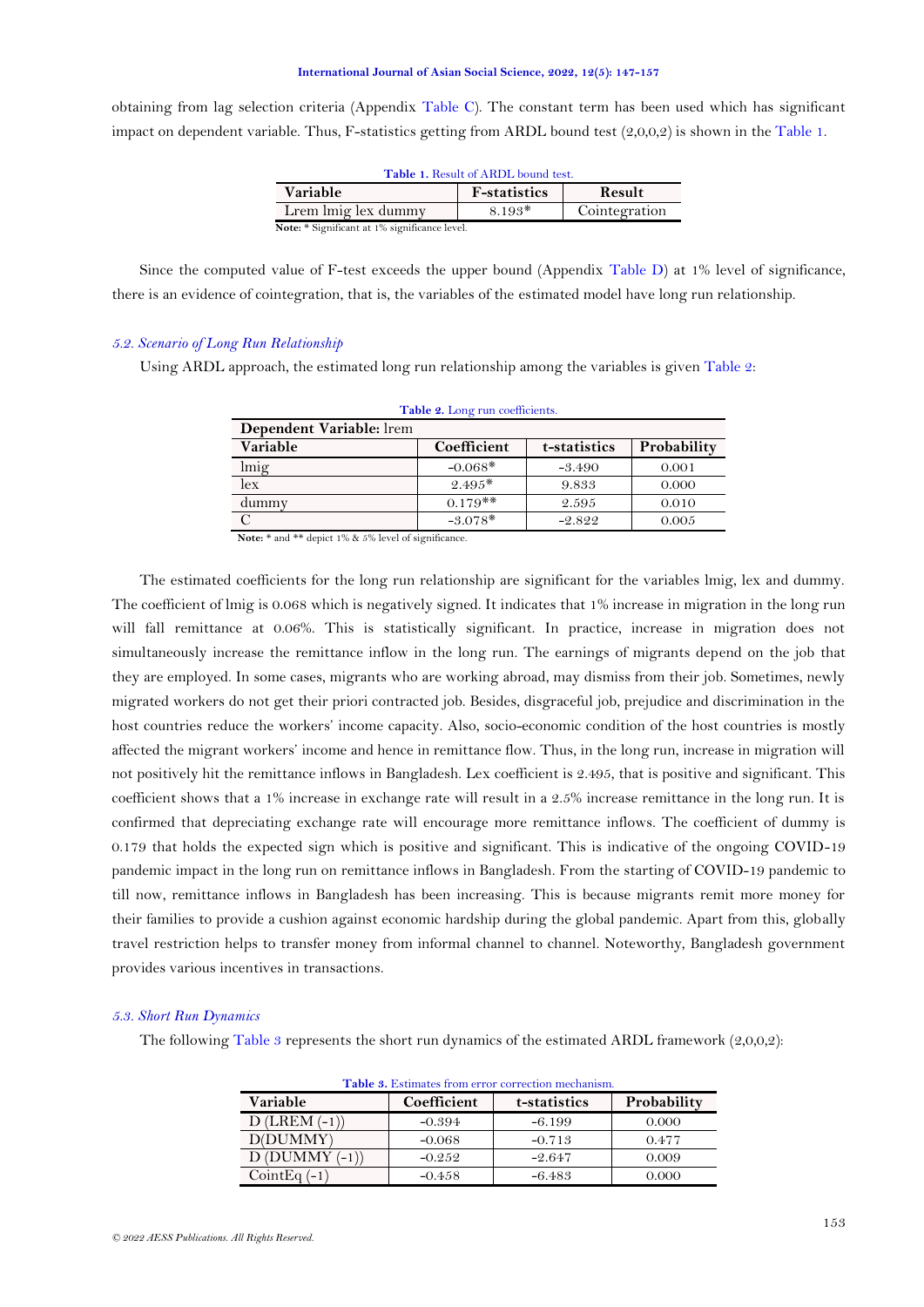From the above results, the lagged value of remittance has significant negative effect on remittance itself. This is because workers' remittance less in corresponding month than that of the previous month.

Though COVID-19 dummy has insignificant impact on remittance inflows, but the lagged value of COVID-19 dummy has significant positive impact on remittance inflows in the short run. Additionally, coefficient of error correction term holds the significantly correct sign with -0.458. It implies that economy will correct the disequilibrium and converge to the equilibrium at 46% rate in a year.

We conclude that the impact of COVID-19 on remittance inflows is time variant. The result shows that COVID-19 has led to increase remittance flow to Bangladesh in the long run, while this pandemic leads to drop remittance earnings in Bangladesh in the short run.

## *5.4. Diagnostics Test*

<span id="page-7-0"></span>To test the healthiness of the estimated ARDL model, several statistical tests have been performed which are presented in the following [Table 4.](#page-7-0)

| Table 4. Diagnostics test results.         |       |             |  |
|--------------------------------------------|-------|-------------|--|
| <b>Test</b>                                | $X^2$ | Probability |  |
| Breusch-Godfrey Serial Correlation LM Test | 0.316 | 0.337       |  |
| <b>ARCH Heteroskedasticity Test</b>        | 0.319 | 0.323       |  |
| Jarque-Bera test for Normality             | 2.408 | 0.300       |  |
|                                            |       |             |  |

The above table shows that there is no serial correlation and heteroscedasticity in the estimated model. This model is normal too.

# *5.5. Stability Test*

The stability of the model has been shown in [Figure](#page-7-1) 4 of the cumulative sum (CUSUM) and the cumulative sum of square (CUSUMSQ).



<span id="page-7-1"></span>Both graphs show that the residuals of the estimated line lie in between the upper and lower lines. It indicates the estimated model is stable.

# **6. CONCLUDING REMARKS**

The prime aim of this paper is to trace out the impact of the COVID-19 pandemic on remittance inflows in Bangladesh. To estimate this impact, ARDL bounds test method has been applied. The results indicate strong evidence that the ongoing COVID-19 pandemic has positive long run impact on remittance inflows in Bangladesh. Furthermore, the study finds negative relationship between remittance inflows and migration in the long run,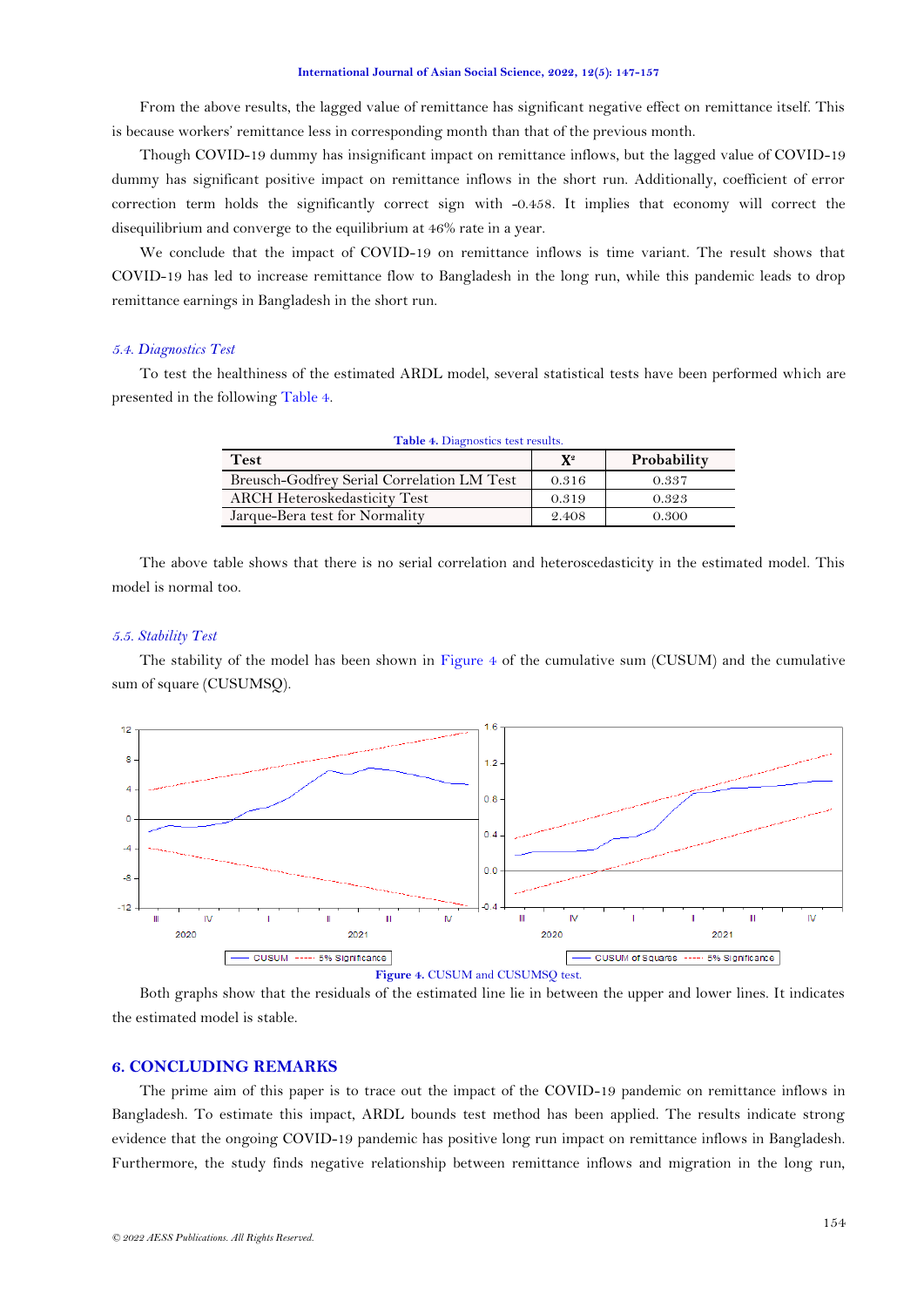which means an increase in migration, will tend to lower remittance inflows in Bangladesh during the COVID-19. Also, the results reveal that there is positive relationship between the exchange rate and remittance inflows in the long run, which means depreciating the exchange rate will encourage more remittance inflows in Bangladesh. In addition, the coefficient of error correction term holds a significant sign, which implies that the economy will converge to equilibrium at 46% rate in a year. To get more reliability of the estimated ARDL model, several statistical tests are applied and suggest that the above model is stable and normal. Thus, these results illuminate the findings that the upsurge of remittance inflows in Bangladesh has been mostly impacted by the world-wide ongoing COVID-19 pandemic. Similarly, migration and exchange rate have long-run relationships on remittance inflows in Bangladesh. Amid COVID-19 pandemic effect on the whole economy, Bangladesh government and the Bangladesh Bank have taken some measures to encourage the remittance inflows and well being of expatriates. After all, this study is not beyond the limitations. One of the pitfalls of the study is that we do not know about the total stock of migration in Bangladesh or the total number of returnees that back to home. The study is used only the overseas employment instead. Another backdrop is that the study discusses only about the demand side of the economy. This does not include the supply side term.

**Funding:** This study received no specific financial support. **Competing Interests:** The authors declare that they have no competing interests.

**Authors' Contributions:** All authors contributed equally to the conception and design of the study.

# **REFERENCES**

- <span id="page-8-5"></span>Abdirahman, R., Rodriguez, F., Nguyen, N., Morales, A. J., & Louis, S. (2021). Contextualizing global shocks to remittance flows: Impact of COVID-19 on Haiti and Mexico Princeton School of Public and International Affairs (SPIA). Retrieved from: https://risk.princeton.edu/img/jsi/2021/Abdirahman\_et\_al\_21.pdf.
- <span id="page-8-2"></span>Adams, R. (2005). Remittances, household expenditure and investment in Guatemala. Policy Research Working Paper Series No. 3532, The World Bank.
- <span id="page-8-7"></span>Ahmed, J. (2020). Impact of COVID-19: Focusing on remittance flows to Pakistan. Crisis and fragility: Economic Impact of COVID-19 and policy responses. Crisis and Fragility: Economic Impact of COVID-19 and Policy Responses Pakistan Institute of Development Economics. KEIP Visiting Scholars Program. Retrieved from: https:/[/www.researchgate.net/publication/348975138\\_Impact\\_of\\_COVID-](http://www.researchgate.net/publication/348975138_Impact_of_COVID-19_Focusing_on_Remittance_Flows_to_Pakistan)19 Focusing on Remittance Flows to Pakistan.
- <span id="page-8-6"></span>Awode, S. S., Akpa, E. O., & Okwu, A. T. (2021). The effect of remittance and volatility in remittances on macroeconomic performance in Africa: Any lessons for COVID-19? *SN Business & Economics, 1*(10), 1-15.Available at: https://doi.org/10.1007/s43546-021-00138-6.
- <span id="page-8-3"></span>Barajas, A., Chami, R., Fullenkamp, C., Gapen, M., & Montiel, P. (2009). *Do workers' remittances promote economic growth?* Washington, D.C: IMF.
- <span id="page-8-1"></span>Chami, R., Fullenkamp, C., & Jahjah, S. (2003). Are immigrant remittance flows a source of capital for development? IMF Working Paper No. 03/189, Washington: IMF.
- <span id="page-8-4"></span>Chen, H., Chand, S. S., & Singh, B. (2020). Impact of COVID-19 on remittance inflows to Samoa. *Asian Economics Letters, 1*(3), 1- 5.Available at: https://doi.org/10.46557/001c.17894.
- <span id="page-8-8"></span>Chowdhury, M. B., & Chakraborty, M. (2021). The impact of COVID-19 on the migrant workers and remittances flow to Bangladesh. *South Asian Survey, 28*(1), 38-56.Available at: https://doi.org/10.1177/0971523121995365.
- <span id="page-8-9"></span>Das, B. C., & Sutradhar, S. R. (2020). The impact of COVID-19 pandemic on the inflow of remittances: Perspective of Bangladesh. *Available at SSRN 3632881*.
- <span id="page-8-0"></span>Durand, J., Parrado, E. A., & Massey, D. S. (1996). Migradollars and development: A reconsideration of the Mexican case. *International Migration Review, 30*(2), 423-444.Available at: https://doi.org/10.1177/019791839603000202.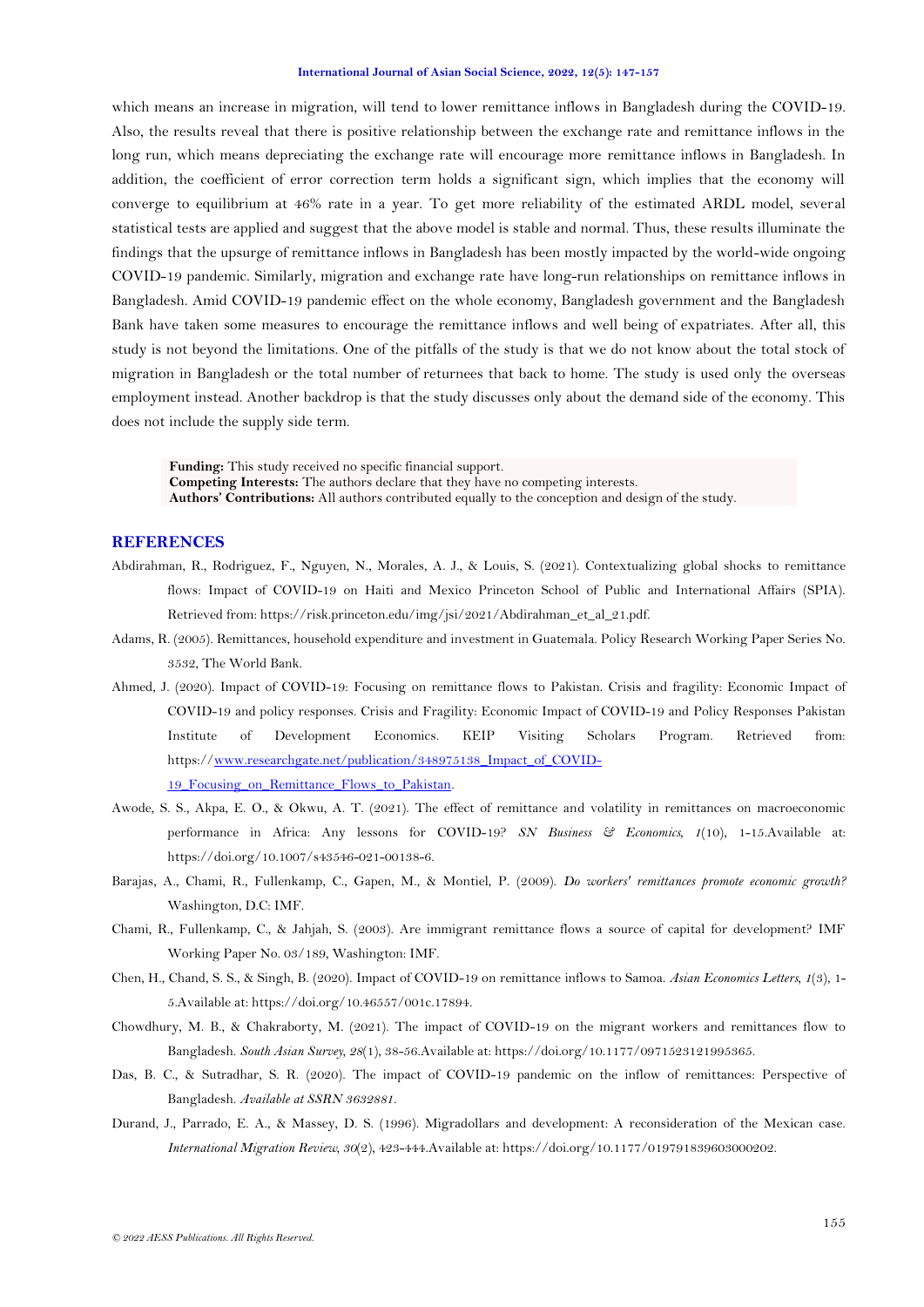- <span id="page-9-6"></span>Karim, M. R., Islam, M. T., & Talukder, B. (2020). COVID-19′ s impacts on migrant workers from Bangladesh: In search of policy intervention. *World Development, 136*, 105123.Available at: https://doi.org/10.1016/j.worlddev.2020.105123.
- <span id="page-9-2"></span>Koechlin, V., & Leon, G. (2007). International remittances and income inequality: An empirical investigation. *Journal of Economic Policy Reform, 10*(2), 123-141.Available at: https://doi.org/10.1080/17487870701346514.
- <span id="page-9-4"></span>Mamta, C. B., & Rabbi, F. (2014). Workers' remittances and Dutch disease in Bangladesh. *The Journal of International Trade & Economic Development, 23*(4), 455-475.Available at: https://doi.org/10.1080/09638199.2012.738240.
- <span id="page-9-5"></span>Murakami, E., Shimizutani, S., & Yamada, E. (2021). Projection of the effects of the COVID-19 pandemic on the welfare of remittance-dependent households in the Philippines. *Economics of Disasters and Climate Change, 5*(1), 97-110.Available at: https://doi.org/10.1007/s41885-020-00078-9.
- <span id="page-9-11"></span>Narayan, P. (2004). *Reformulating critical values for the bounds F-statistics approach to cointegration: an application to the tourism demand model for Fiji (Vol. 2, No. 04)*. Australia: Monash University.
- <span id="page-9-9"></span>Pesaran, M. H., & Shin, Y. (1999). *Autoregressive distributed lag modelling approach to cointegration analysis. In Econometrics And Economic Theory In The 20th Century: The Ragnar Frisch Centennial Symposium, by Strom, Steinar, Eds*. Cambridge: Cambridge University Press.
- <span id="page-9-10"></span>Pesaran, M. H., Shin, Y., & Smith, R. J. (2001). Bounds testing approaches to the analysis of level relationships. *Journal of Applied Econometrics, 16*(3), 289-326.Available at: https://doi.org/10.1002/jae.616.
- <span id="page-9-7"></span>Quayyum, S. N., & Kpodar, R. K. (2020). Supporting migrants and remittances as COVID-19 rages on. International Monetary Found, No. 11.

<span id="page-9-3"></span>Ratha, D. (2009). *A lifeline to poor countries, finance and sevelopment*. Washington: IMF.

- <span id="page-9-1"></span>Taylor, J., Mora, E., & Adams, R. (2005). *Remittances, inequality, and poverty: Evidence from rural Mexico*. Mimeo, Davis: University of California.
- <span id="page-9-0"></span>World Bank. (2020). World development indicators. Retrieved from: https://databank.worldbank.org/reports.aspx?source=world-development-indicators.

# **APPENDIX**

<span id="page-9-8"></span>

| <b>Table A.</b> Description of variables and sources of data. |                           |                 |                             |  |
|---------------------------------------------------------------|---------------------------|-----------------|-----------------------------|--|
| Name of Variable                                              | Depiction                 | <b>Notation</b> | <b>Sources</b>              |  |
| Remittance Inflows                                            | Remittance (USD Million)  | rem             | Monthly Economic Trends, BB |  |
| Migration                                                     | Number of persons         | $m_1g$          | Monthly Economic Trends, BB |  |
| Exchange rate                                                 | Weighted Average Exchange | ex              | Monthly Economic Trends, BB |  |
|                                                               | Rate TK/USD (End Period)  |                 |                             |  |

<span id="page-9-12"></span>

| Table B. Unit root test. |                            |              |              |                 |  |
|--------------------------|----------------------------|--------------|--------------|-----------------|--|
| <b>Test</b>              | <b>Step</b>                | <b>LREM</b>  | <b>LMIG</b>  | <b>LEX</b>      |  |
|                          | Level                      | $-3.980735*$ | $-10.92290*$ | $-2.196762$     |  |
| ADF                      | 1 <sup>st</sup> difference | $-22.77395$  | $-10.87342$  | $-5.480322*$    |  |
|                          | Integration                | I(0)         | I(0)         | (1)             |  |
|                          | Level                      | $-7.004650*$ | $-11.64720*$ | $-1.776455$     |  |
| <b>PP</b>                | 1 <sup>st</sup> difference | $-37.58823$  | $-10.97666$  | $-10.45242*$    |  |
|                          | Integration                | I(0)         | I(0)         | $\mathop{1}(1)$ |  |
|                          | Level                      | $0.160311*$  | $0.092281*$  | 0.146178        |  |
| <b>KPSS</b>              | 1 <sup>st</sup> difference | 0.182069     | 0.089446     | $0.066772*$     |  |
|                          | Integration                | I(0)         | I(O)         | 1(1)            |  |

**Note:** \*denotes significant at 5% level.

### **Table C.** Lag selection criteria.

<span id="page-9-13"></span>

| Lag | LogL     | LR          | FPE         | AIC          | SС           | HО           |
|-----|----------|-------------|-------------|--------------|--------------|--------------|
|     | 143.4741 | NА          | 2.08e-06    | $-1.732598$  | $-1.656041$  | $-1.701512$  |
|     | 875.2627 | 1418.124    | $2.86e-10$  | $-10.62438$  | $-10.24160*$ | $-10.46896*$ |
|     | 899.5857 | $45.92666*$ | $2.58e-10*$ | $-10.72777*$ | $-10.03876$  | $-10.44801$  |

**Note:** \* indicates lag order selected by the criterion.